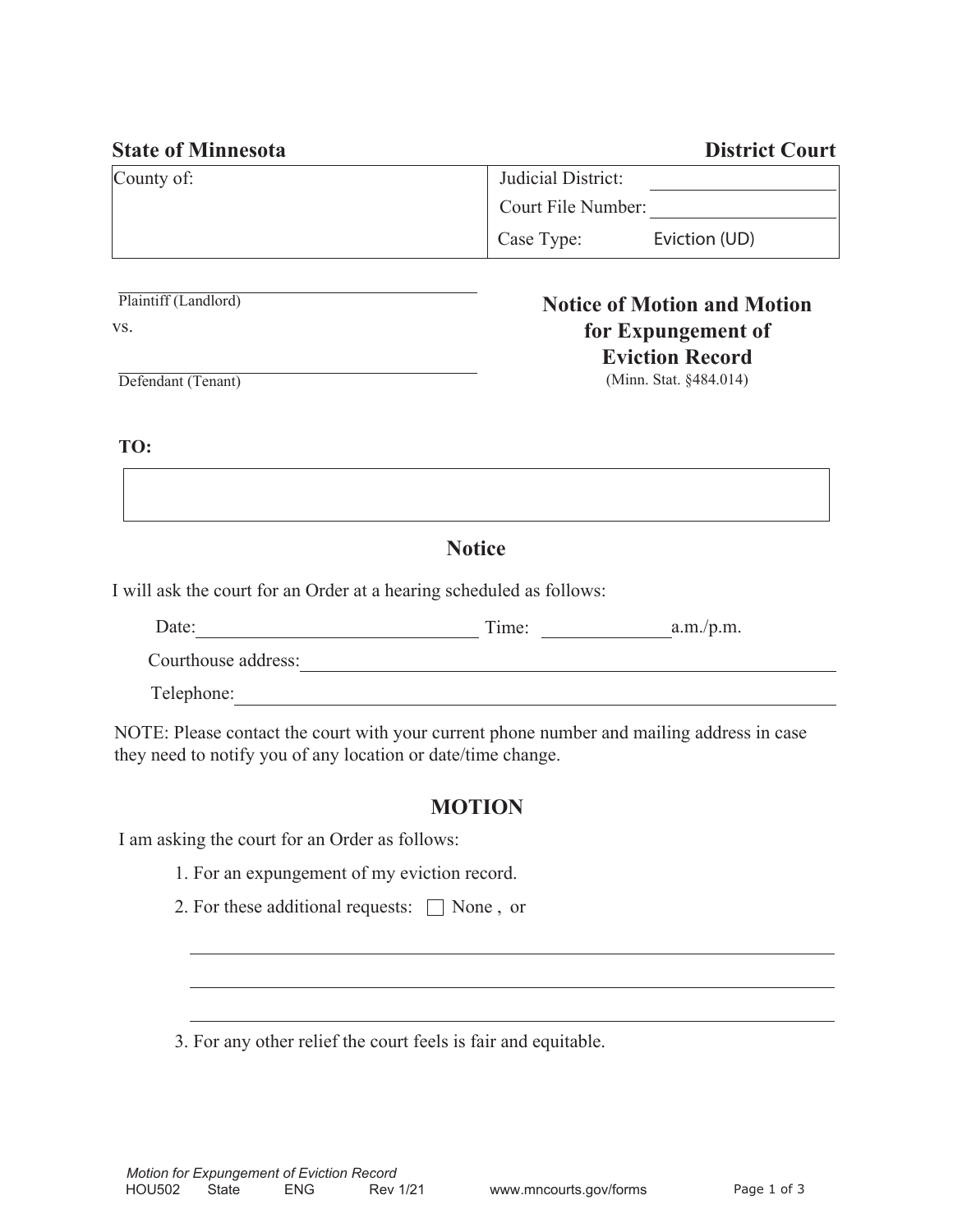#### **Notice to Other Party**

After you receive these papers, if you want to respond to anything raised by the other party in their motion and affidavit, your written response (usually called *Responsive Motion & Affidavit*) must be served on the other party:

- at least 14 days before the hearing if personally served; or
- at least 17 days before the hearing if served by mail.

Your responsive motion and affidavit must be filed with the District Court Administrator at least 14 days before the hearing.

\*\*\* If you do not serve and file a written response, the court might not look at papers you *bring to the hearing and might not allow you to make a verbal response at the hearing.*\*\*\*

## **Acknowledgment**

By presenting this form to the court, I certify that to the best of my knowledge, information, and belief, the following statements are true. I understand that if a statement is not true, the court can order a penalty against me (such as to pay money to the other party, pay court costs, and/or other penalties).

- 1. The information I included in this form is based on facts and supported by existing law.
- 2. I am not presenting this form for any improper purpose. I am not using this form to:
	- a. Harass anyone;
	- b. Cause unnecessary delay in the case; or
	- c. Needlessly increase the cost of litigation.
- 3. No judicial officer has said I am a frivolous litigant.
- 4. There is no court order saying I cannot serve or file this form.
- 5. This form does not contain any "restricted identifiers" or confidential information as defined in Rule 11 of the General Rules of Practice (https://www.revisor.mn.gov/ court rules/gp/id/11/) or the Rules of Public Access to Records of the Judicial Branch (https://www.revisor.mn.gov/court\_rules/rule/ra-toh/).
- 6. If I need to file "restricted identifiers," confidential information, or a confidential document, I will use Form 11.1 and/or Form 11.2, as required by Rule 11.

Dated:

**Signature**